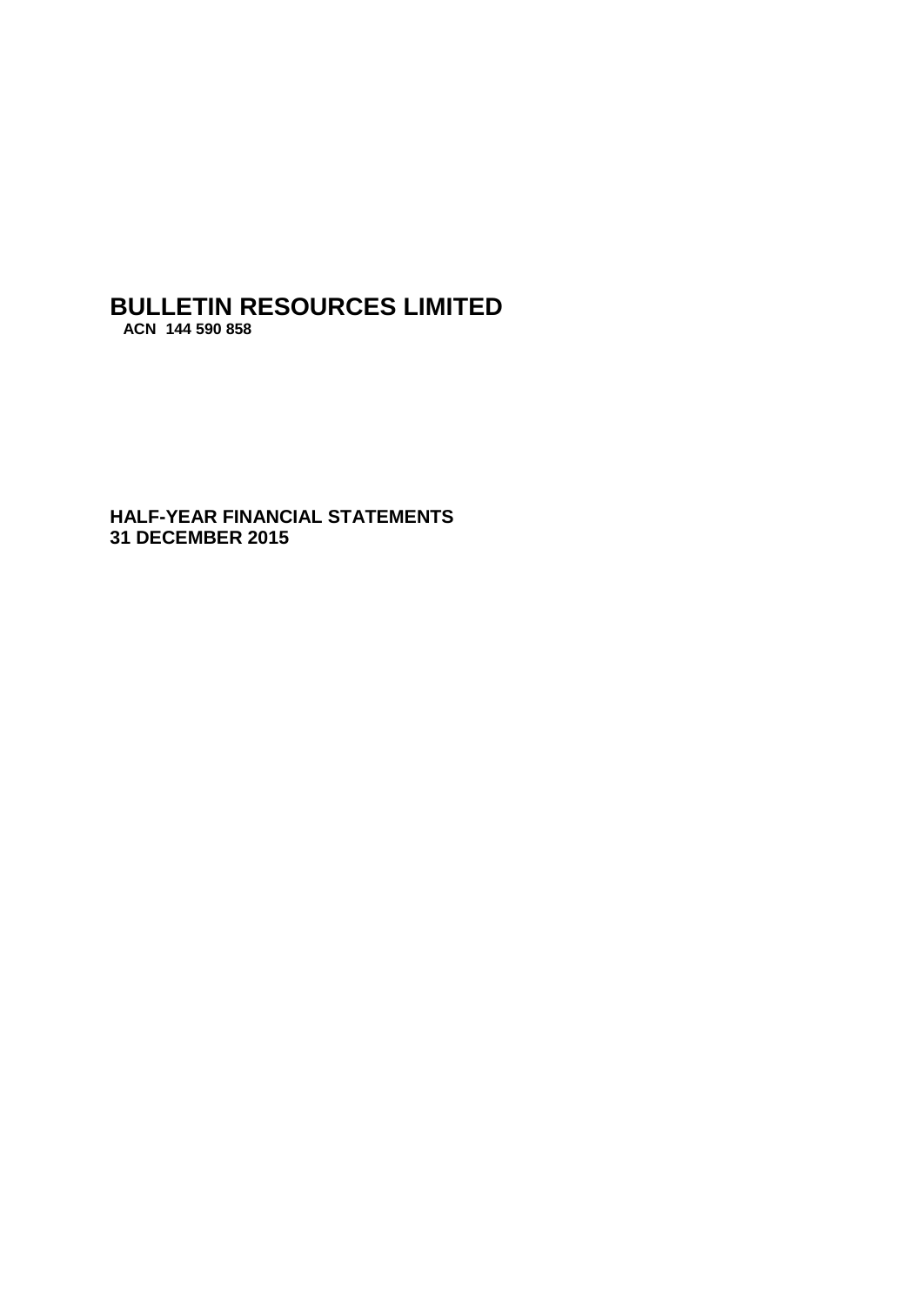#### **CONTENTS**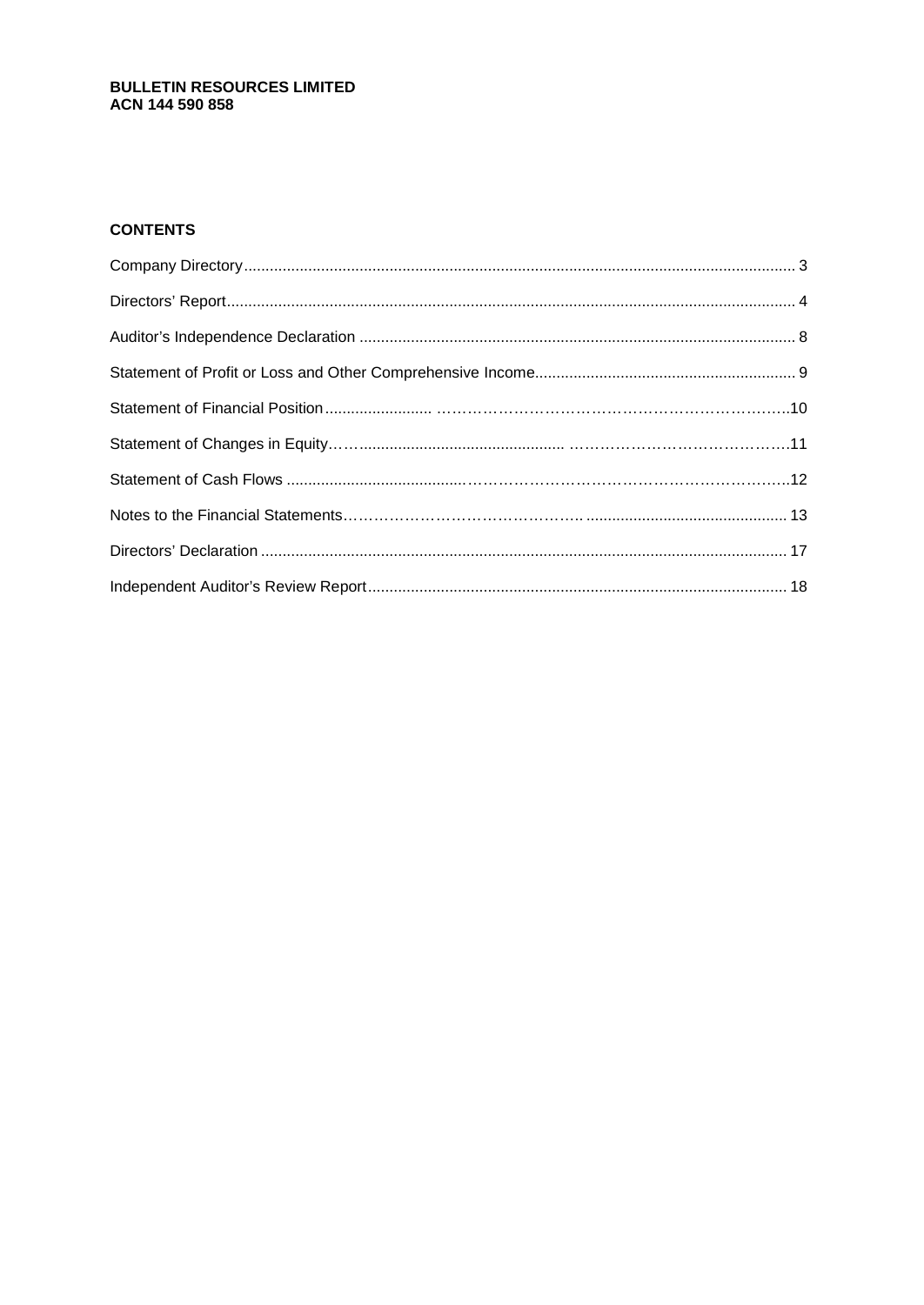#### **COMPANY DIRECTORY**

## **DIRECTORS**

Frank Sibbel (Director)<br>
Robert Martin (Director) Robert Martin

(Director, Chairman)<br>(Director)

#### **COMPANY SECRETARY**

Andrew Chapman

#### **REGISTERED OFFICE**

Suite 11, 139 Newcastle Street PERTH WA 6000

Telephone: +61 8 9230 3585<br>Facsimile: +61 8 9227 0370 Facsimile: +61 8 9227 0370

#### **POSTAL ADDRESS**

PO Box 376 NORTHBRIDGE WA 6865

#### **AUDITORS**

BDO Audit (WA) Pty Ltd 38 Station Street SUBIACO WA 6008

**BANKERS**<br>Westpac Banking Corporation Level 6<br>109 St Georges Terrace 109 St Georges Terrace 2008 109 St Georges Terrace 300 Murray Street<br>
PERTH WA 6000 PERTH WA 6000

#### **SOLICITORS**

King & Wood Mallesons Level 30, QV1 Building 250 St Georges Terrace Perth WA 6000

#### **WEBSITE**

www.bulletinresources.com

#### **SHARE REGISTRY**

Level 11 172 St Georges Terrace Perth WA 6000 Enquiries (within Australia) 1300 850 505 (outside Australia) 61 3 9415 4000 [www.investorcentre.com/contact](http://www.investorcentre.com/contact)

#### **HOME STOCK EXCHANGE**

Australian Securities Exchange Ltd Level 40, Central Park 152-158 St George's Terrace Perth WA 6000 ASX Code: BNR

Commonwealth Bank of Australia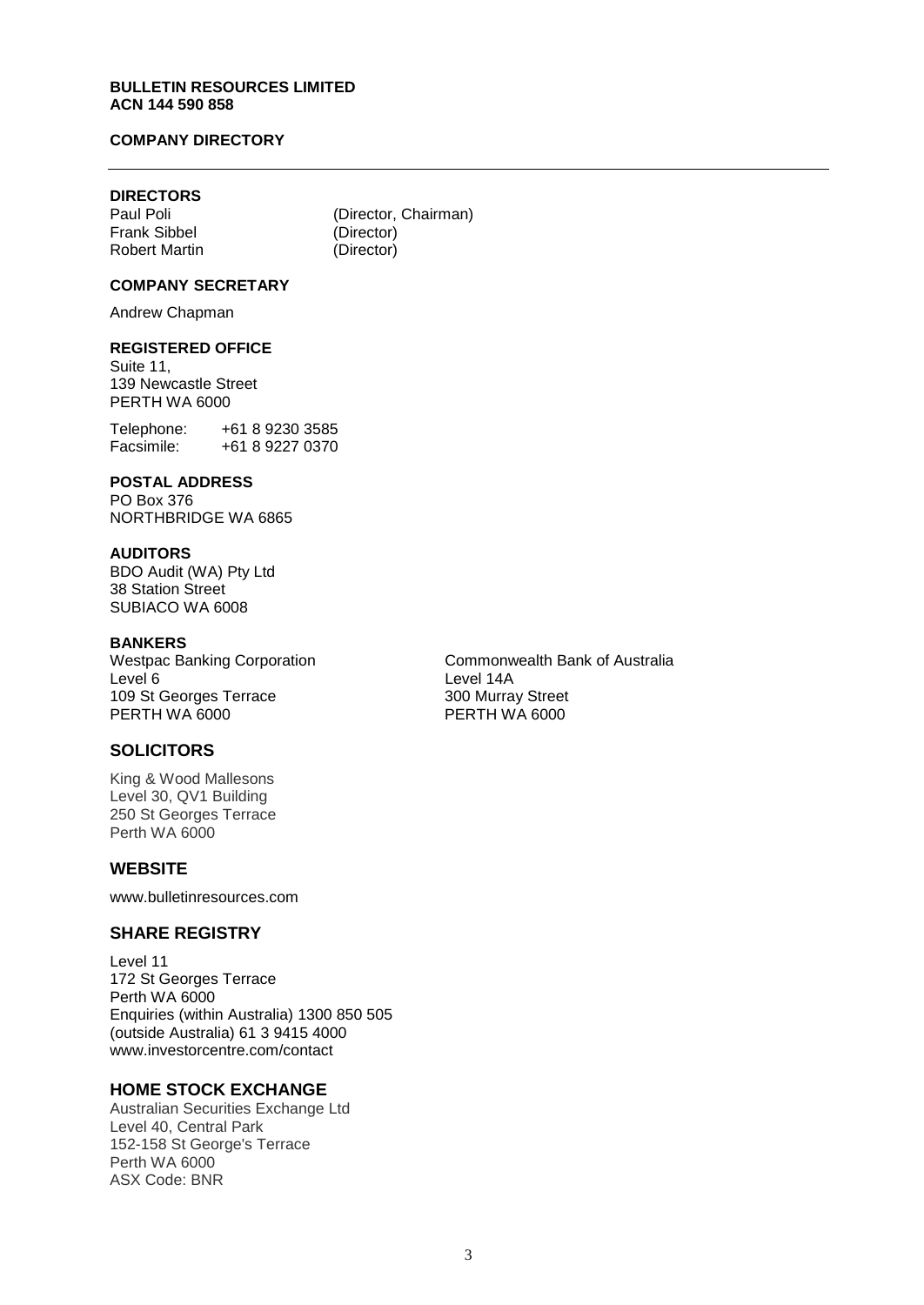#### **DIRECTORS' REPORT For the Half Year Ended 31 December 2015**

Your Directors submit the financial report of the Company for the half-year ended 31 December 2015.

#### **DIRECTORS**

The names of the Directors of the Company in office during the half year and to the date of this report are:

Paul Poli Frank Sibbel Robert Martin

#### **RESULT**

The loss after tax for the half-year ended 31 December 2015 was \$455,217 (31 December 2014 \$260,834).

#### **REVIEW OF OPERATIONS**

#### *HALLS CREEK GOLD PROJECT BULLETIN 20%, PNR 80% (PNR – PROJECT MANAGER)*



**Halls Creek Project Location**

The Halls Creek Project includes the Nicolsons Mine, (35 km south west of Halls Creek) and a pipeline of exploration and development prospects located east of Halls Creek in the Kimberley Region of Western Australia.

The Company continues to focus on the Halls Creek Gold Project and the advancement of that project towards positive cash flow. The project is estimated to provide positive cash flow to the Company of \$11M after tax over 4.5 years at a gold price of A\$1,400 Oz.

In September 2015 Bulletin Resources and its JV partner Pantoro Limited (PNR) became Australia's newest gold producer with first gold poured from the Nicolsons and half year production totalling 5,143 Oz gold.

The Nicolsons mine continues to ramp up production towards nameplate capacity. The mine is now beginning to settle into steady development with the first three development

levels nearing completion, and the access to the fourth level (2185 mRL) well advanced. It is expected that steady state production should occur in the March quarter.

The joint venture operator, Halls Creek Mining Pty Ltd (HCM) has advised that it continues to see a substantial overcall to the JORC Reserve model which will provide significant potential to extend the mine life and production capacity at Nicolsons.

The project has an indicated and inferred resource of 260,000 ounces of gold. With the Nicolsons mine now in production, the exploration objective is to increase the near mine resources at Nicolsons by developing and extending the current resource base immediately beneath and down plunge of the existing open pit, as well as expanding the existing Rowdies and Wagtail resources. Underground diamond drilling at Nicolsons is expected to commence during the ensuing quarter with an initial 12,000 metre program planned to be completed over an initial 9 month period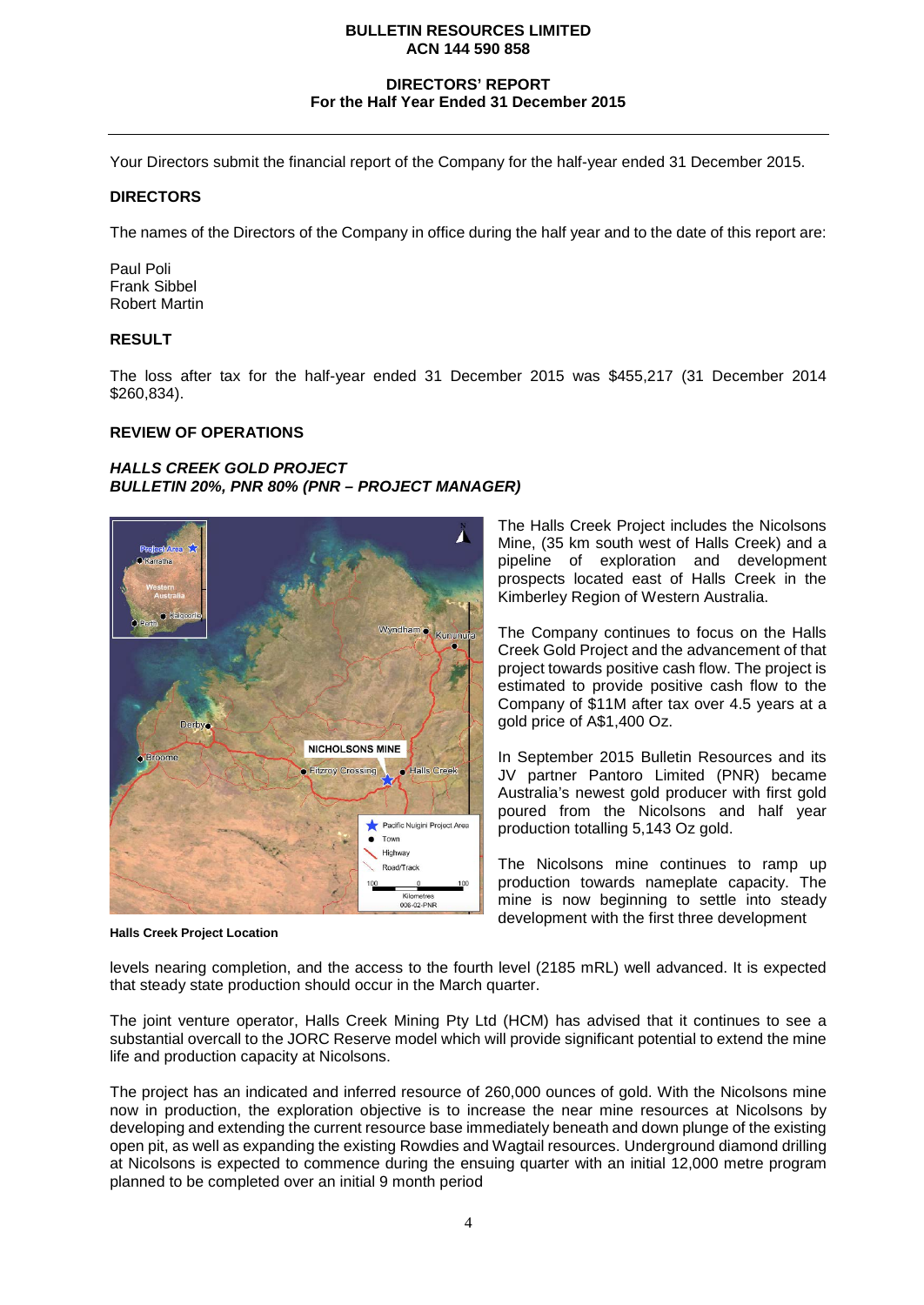#### **DIRECTORS' REPORT For the Half Year Ended 31 December 2015**

Works to assess mining of the potential open pits at Rowdies and Wagtail are underway and will be progressed throughout the ensuing quarter. Historical data is in the process of being verified for inclusion in the assessment, at which time the requirement for additional drilling will be assessed. Provided reviews are positive, the company is working towards commencing open pit mining in the second half of 2016.

#### **Underground Development**

Decline development has continued to progress well, with good ground now persisting after experiencing poor ground conditions in the early part of the development. The improved conditions have allowed a reliable development cycle, increasing total metres able to be developed. The introduction of the smaller Atlas Copco 282 development drill has allowed development drive widths to be reduced to 3.5m, reducing dilution and reducing ground control requirements. With the improved ground conditions, the level spacing has been extended to 15 metres in accordance with the mine plan. Ground conditions have continued to improve with depth at the mine, and the decline is now progressing through good ground. The improved conditions will allow faster access to additional levels, and the 2160 and 2145 levels should be accessed during the ensuing quarter.

Ore developed during the period has substantially overcalled the JORC Reserve model, providing significant upside potential to both mine life and production capacity. Approximately 180% of the modeled Reserve ounces were recovered during the October - December period with Reserve overcall resulting from a number of factors listed below, all of which were positive throughout this period:

- Increased tonnage and grade within the area currently classified as Reserve;
- Extension of the Reserve along the strike of the main ore zone. The strike length of the Reserve was increased at both the North and South ends of the Reserve;
- Mining of high grade splay veins extending off of the main lode. The splay veins were not previously modeled in the Reserve calculation.

Total ounces mined compared with the Reserve have overcalled on every level and during every month since ore development commenced in August 2015.

#### **Table 1: December 2015 quarter ore production relative to the ore Reserve areas accessed during the quarter**

| <b>Level</b> | <b>Devlopment Reserve</b> |             |       | <b>Mined within Reserve</b> |             | <b>Mined outside Reserve</b> |               |             | <b>Reserve Ounces</b> |                 |
|--------------|---------------------------|-------------|-------|-----------------------------|-------------|------------------------------|---------------|-------------|-----------------------|-----------------|
|              | <b>Tonnes</b>             | Grade (g/t) | Oz    | Tonnes                      | Grade (g/t) | Oz                           | <b>Tonnes</b> | Grade (g/t) | 0z                    | <b>Overcall</b> |
| 2220         | 2.505                     | 10.36       | 834   | 3.353                       | 8.73        | 941                          | 735           | 2.10        | 50                    | 119%            |
| 2210         | 3,581                     | 5.31        | 611   | 3.576                       | 9.51        | 1,094                        | 2,350         | 7.00        | 529                   | 266%            |
| 2200         | 4.887                     | 5.40        | 849   | 5,559                       | 5.63        | l.006                        | 1,348         | 10.99       | 476                   | 175%            |
| Total        | 10,973                    | 6.50        | 2,294 | 12,489                      | 7.57        | 3,040                        | 4,433         | 7.40        | 1.055                 | 179%            |

All Mined values are reconciled versus Mill tonnes and grade from October-December 2015.

|       |               | <b>Devlopment Reserve</b> |       | <b>Total Mined</b> |             |       |
|-------|---------------|---------------------------|-------|--------------------|-------------|-------|
| Level | <b>Tonnes</b> | Grade (g/t)               | Oz    | <b>Tonnes</b>      | Grade (g/t) | l Oz  |
| 2220  | 2,505         | 10.36                     | 834   | 4,088              | 7.54        | 991   |
| 2210  | 3,581         | 5.31                      | 611   | 5,927              | 8.52        | 1,623 |
| 2200  | 4,887         | 5.40                      | 849   | 6.907              | 6.67        | 1,482 |
| Total | 10,973        | 6.50                      | 2,294 | 16.922             | 7.53        | 4,095 |

All Mined values are reconciled versus Mill tonnes and grade from October-December 2015.

No Reserve updates have been undertaken to date, however the substantial overcall experienced in the areas mined to date suggests excellent potential to upgrade the mine inventory when adequate data is available. Work to re-estimate the levels developed to date has commenced, and diamond drilling from underground drill platforms is due to commence in the ensuing quarter. Once adequate drill and development data is available, the Reserve estimate will be updated.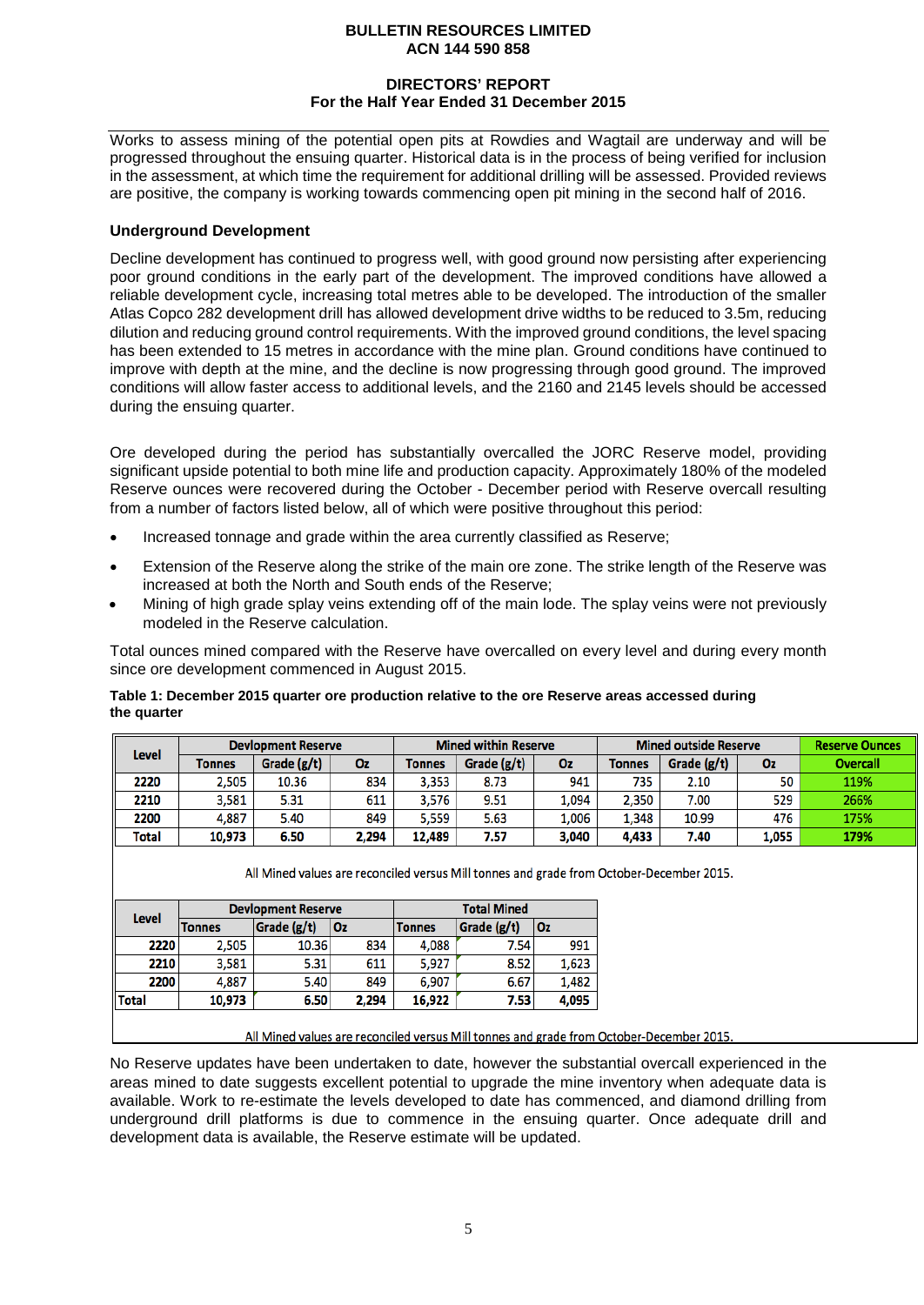#### **DIRECTORS' REPORT For the Half Year Ended 31 December 2015**

#### **Processing Plant**

The processing plant operated reliably throughout the period with a total recovery of 93% year to date. Recovery has continued to improve, with the December recovery increasing to 95.7%. The recovery result is particularly pleasing given that December saw only underground ore feed into the plant.

Processing critical spares held on site continued to be accumulated throughout the month, with most standby items required now available in the site store.

Total plant capacity is yet to be fully tested, with all ore mined during the quarter processed. With the planned commencement of stoping in the second half of the financial year, mine production should begin to exceed plant capacity.

#### **Corporate**

In order to pre-empt any temporary shortfall in immediate cash flow prior to commencement of production and gold sales revenue, in August 2015 Bulletin entered into an agreement for additional funding via a loan agreement with an independent party for an additional \$600,000 to secure Bulletin's share of joint venture funding of the Nicolsons Gold Project as it entered the production phase.

In addition the board of Bulletin will not draw down any remuneration until such time as the loan has been repaid. Furthermore, major shareholder Matsa Resources Limited has also entered into a Deed of Guarantee and Indemnity with the lender to guarantee repayment of the loan to a maximum of \$350,000.

The Bulletin board took the view that this loan funding was preferable to raising additional capital from shareholders and that once full production is achieved Bulletin will seek to repay the loan as early as possible.

In addition the Company's financiers, the Commonwealth Bank of Australia, amended the terms of the gold prepayment facility and hedge facility so that repayment would be deferred to January 2016 from its original November 2015 date in recognition of the delays to the commencement of production.

During the period the Company sold approximately 12.2 million PNR shares in order to assist with its funding commitments to the joint venture while production ramps up. It is anticipated that as production increases at the Nicolsons Mine towards nameplate capacity that future gold sales should not only cover joint venture expenditure but, in time, generate further positive cash flows for the Company.

#### **EVENTS SUBSEQUENT TO REPORTING DATE**

On 29 January 2016 Bulletin commenced repayment of its secured loan to the Commonwealth Bank of Australia (CBA). Bulletin has executed a Senior Secured Gold Prepaid Forward and Mandatory Hedge Facility to the value of \$2.3 million.

Since the end of the period Bulletin has disposed of a further 3.65M shares in PNR on market.

Other than the above, no matter or circumstance has arisen subsequent to the balance date, which has significantly affected, or may significantly affect the operations of the Company, the result of those operations, or the state of affairs of the Company in subsequent financial years.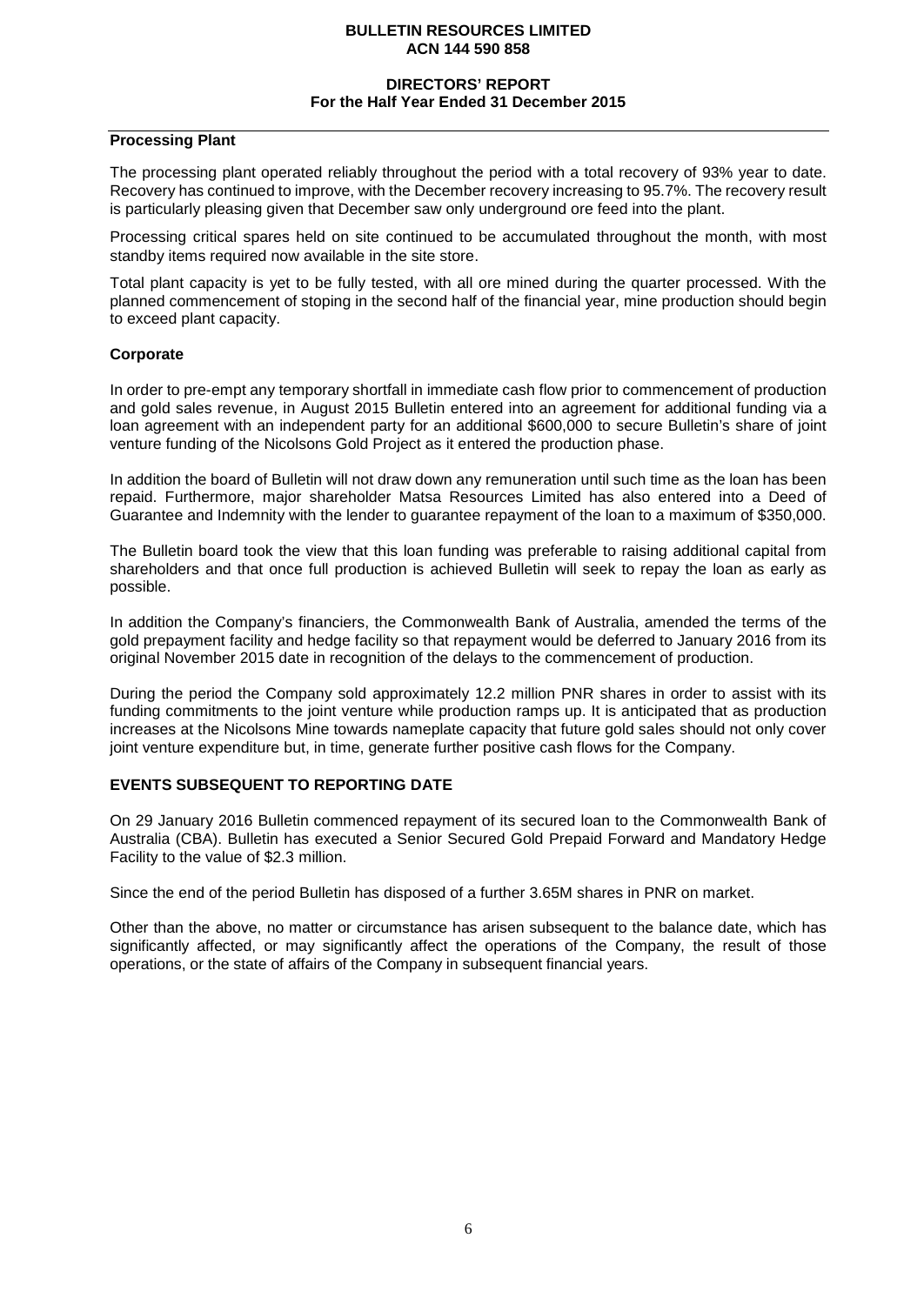#### **DIRECTORS' REPORT For the Half Year Ended 31 December 2015**

#### **AUDITOR'S INDEPENDENCE DECLARATION**

The auditor's independence declaration under section 307C of the Corporations Act 2001 is set out on page 8 for the half year ended 31 December 2015**.**

This report is signed in accordance with a resolution of the Board of Directors.

**Paul Poli Chairman**

Dated this 15<sup>th</sup> day of March 2016

#### *Halls Creek Tenements – Competent Persons Statement*

The information in this report that relates to exploration and mineral resources is based on information compiled by Mr. Scott Huffadine B.Sc.(Honours) MAusIMM who is an employee of Pantoro Limited. Mr. Huffadine has sufficient experience which is relevant to the style of mineralisation and type of deposit under consideration and to the activity which he is undertaking to qualify as a competent person as described by the 2012 Edition of the "Australasian Code for Reporting of Exploration Results, Mineral Resources and Ore Reserves". Mr. Huffadine consents to the inclusion in this report of the matters based on his information in the form and context in which it appears.

The information in this report that relates to Mineral Reserves is based on information compiled by Mr. Paul Cmrlec (B. Eng (Mining) (Hons)), MAusIMM who is the Managing Director of Pantoro Limited. Mr. Cmrlec has sufficient experience which is relevant to the style of mineralisation and type of deposit under consideration and to the activity which he is undertaking to qualify as a competent person as described by the 2012 Edition of the "Australasian Code for Reporting of Exploration Results, Mineral Resources and Ore Reserves". Mr. Cmrlec consents to the inclusion in this report of the matters based on his information in the form and context in which it appears.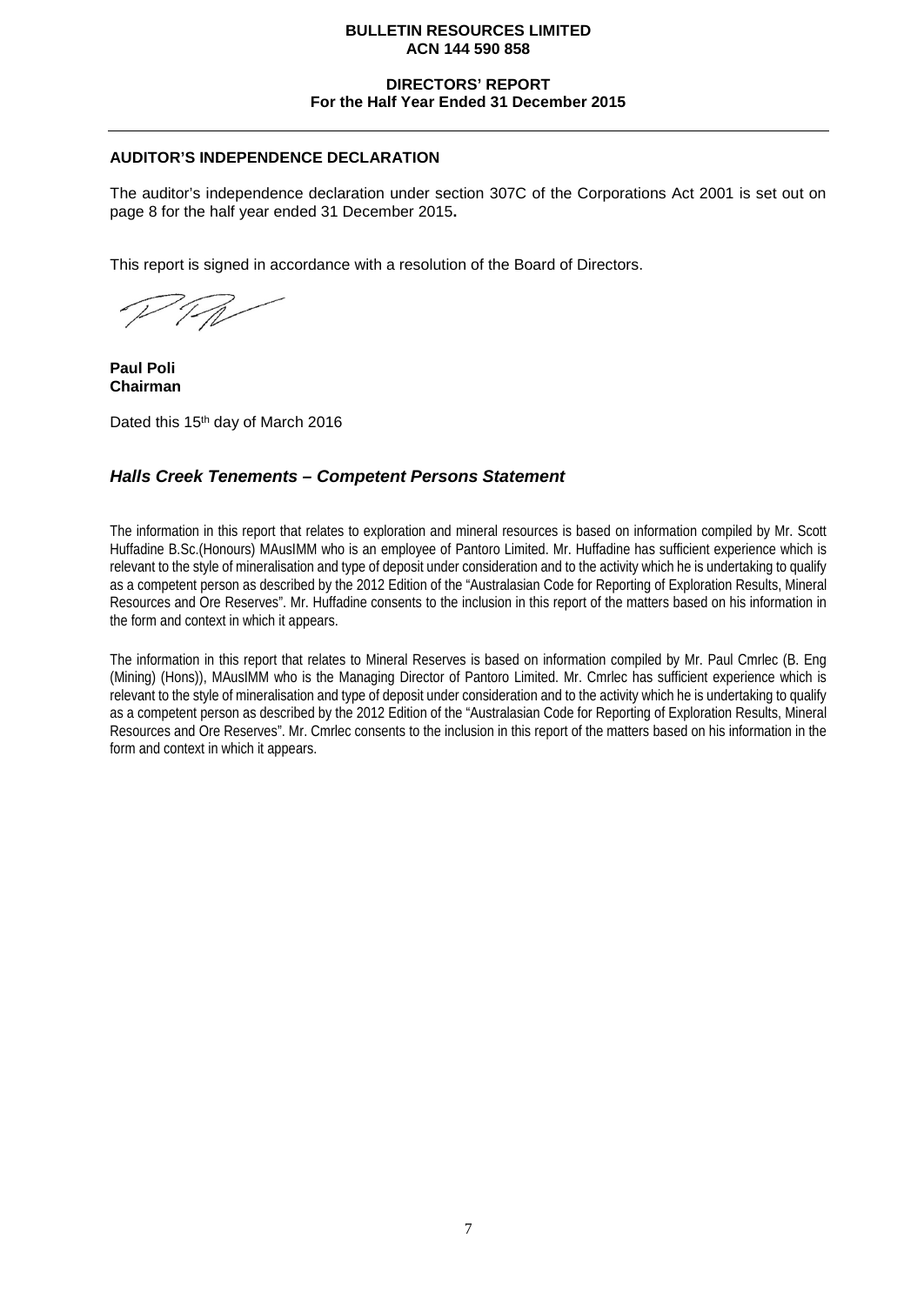

Tel: +61 8 6382 4600 Fax: +61 8 6382 4601 **www.bdo.com.au**

38 Station Street Subiaco, WA 6008 PO Box 700 West Perth WA 6872 Australia

#### **DECLARATION OF INDEPENDENCE BY IAN SKELTON TO THE DIRECTORS OF BULLETIN RESOURCES LIMITED**

As lead auditor for the review of Bulletin Resources Limited for the half-year ended 31 December 2015, I declare that, to the best of my knowledge and belief, there have been:

- 1. No contraventions of the auditor independence requirements of the *Corporations Act 2001* in relation to the review; and
- 2. No contraventions of any applicable code of professional conduct in relation to the review.

Fel

**Ian Skelton** Director

**BDO Audit (WA) Pty Ltd** Perth, 15 March 2016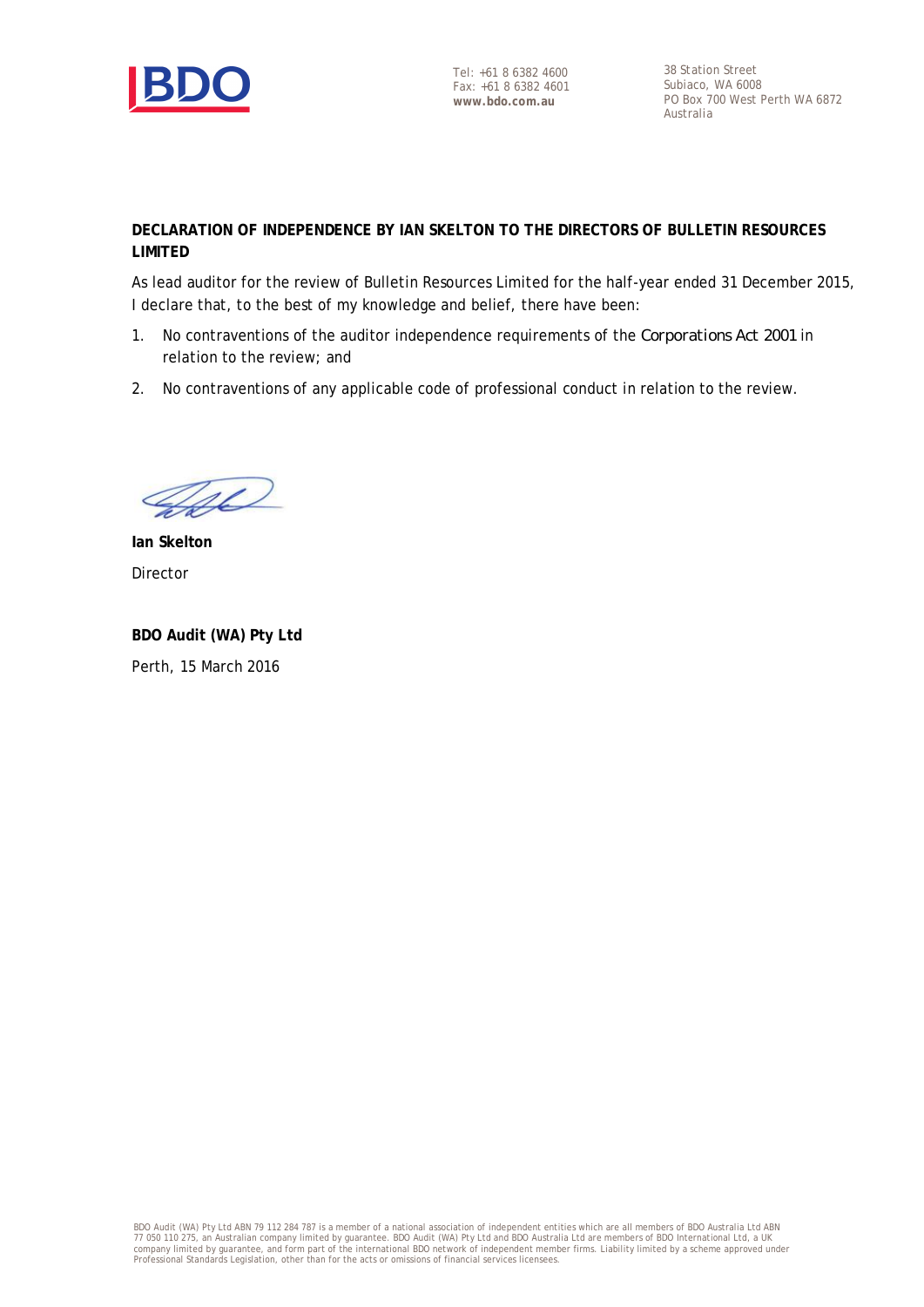#### **STATEMENT OF COMPREHENSIVE INCOME For the Half-Year ended 31 December 2015**

|                                                                                                         |             | 31 December<br>2015 | 31 December<br>2014 |
|---------------------------------------------------------------------------------------------------------|-------------|---------------------|---------------------|
|                                                                                                         | <b>Note</b> | \$                  | \$                  |
| Revenue                                                                                                 |             | 912,725             |                     |
| Cost of sales                                                                                           |             | (979,749)           |                     |
| <b>Gross Loss</b>                                                                                       |             | (67, 024)           |                     |
| Interest received                                                                                       |             | 7,197               | 11,378              |
| <b>Other expenses</b>                                                                                   |             |                     |                     |
| Listing and share registry expense                                                                      |             | (22,007)            | (3,236)             |
| Depreciation                                                                                            |             | (5,853)             | (20, 313)           |
| Professional fees                                                                                       |             | (10, 950)           | (42, 497)           |
| Director fees                                                                                           |             | (72, 901)           | (85, 270)           |
| <b>Exploration expenditure</b>                                                                          |             | (1,281)             | (3,024)             |
| Legal fees                                                                                              |             | (6, 759)            | (25, 808)           |
| Administration expenses                                                                                 |             | (85, 866)           | (37, 862)           |
| Finance costs                                                                                           |             | (28, 912)           |                     |
| Audit fees                                                                                              |             | (22, 107)           | (8, 844)            |
| Loss on sale of investments                                                                             |             | (138, 754)          |                     |
| Share based payments expense                                                                            |             |                     | (45, 358)           |
| Expenses from operations                                                                                |             | (395, 390)          | (272, 212)          |
| Loss from operations before income tax expense                                                          |             | (455, 217)          | (260, 834)          |
| Income tax expense                                                                                      |             |                     |                     |
| Loss after income tax expense for the period                                                            |             | (455, 217)          | (260, 834)          |
| Other comprehensive income<br>Items that may be reclassified subsequently to profit or<br>loss          |             |                     |                     |
| Net change in fair value of available-for-sale financial<br>assets                                      |             | 188,737             | (371, 248)          |
| Available-for-sale financial assets - realised in profit or<br>loss on disposal                         |             | 138,754             |                     |
| Total comprehensive loss for the half-year                                                              |             | 327,491             | (371,248)           |
| Total<br>comprehensive<br>period<br>loss<br>for<br>the<br>attributable to equity holders of the company |             | (127,726)           | (632, 082)          |
| Basic loss per share (cents per share)                                                                  |             | (0.26)              | (0.21)              |

*The above Statement of Profit or Loss and Other Comprehensive Income should be read in conjunction with the accompanying notes.*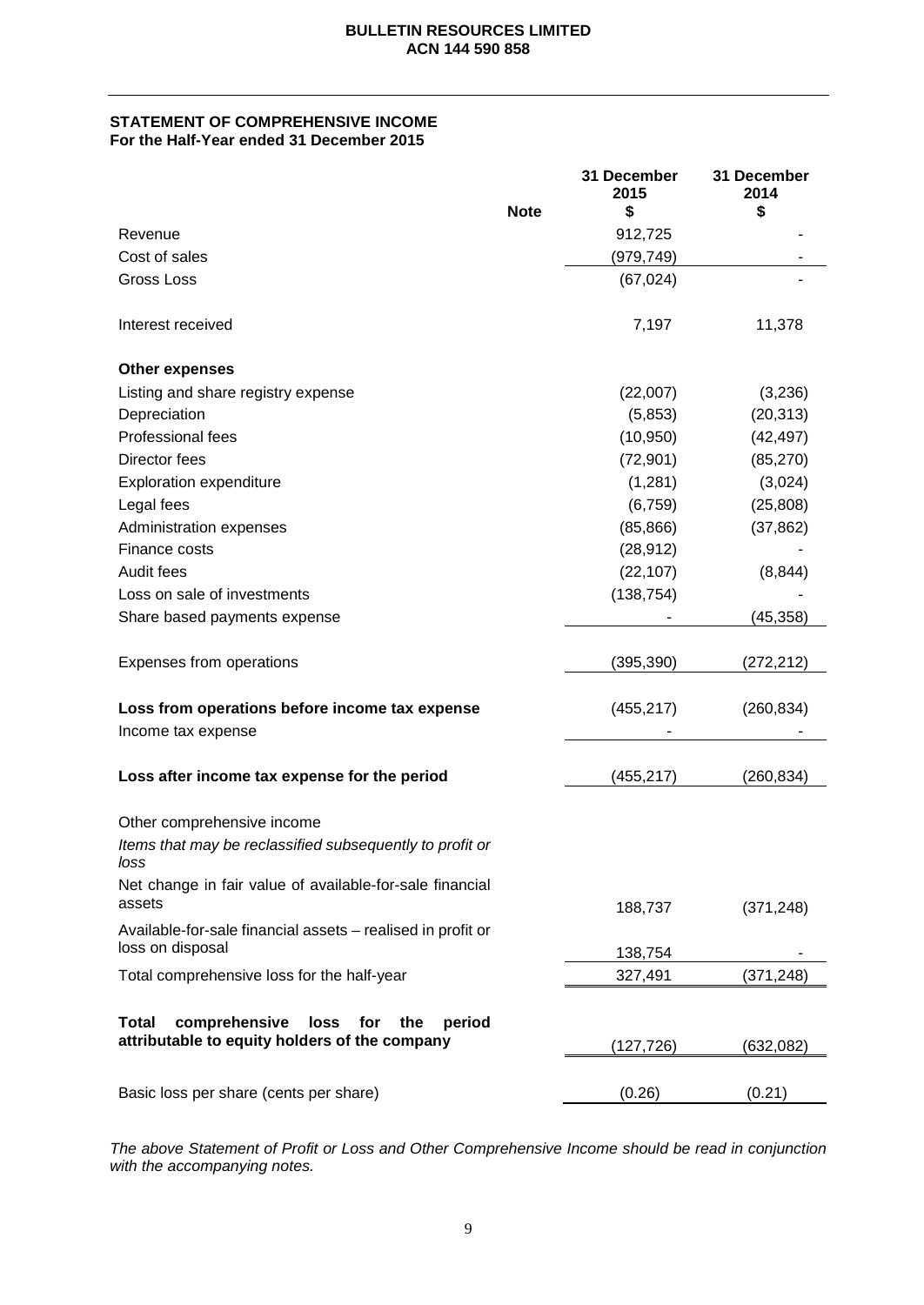#### **STATEMENT OF FINANCIAL POSITION As at 31 December 2015**

|                                      | <b>Note</b>    | 31 December 2015 | 30 June 2015<br>\$ |
|--------------------------------------|----------------|------------------|--------------------|
| <b>Current Assets</b>                |                |                  |                    |
| Cash and cash equivalents            |                | 666,150          | 857,951            |
| Trade and other receivables          |                | 151,742          | 810,652            |
| Inventories                          |                | 566,122          | 8,986              |
| Available-for-sale financial assets  | $\overline{c}$ | 344,379          | 883,924            |
| <b>Total Current Assets</b>          |                | 1,728,393        | 2,561,513          |
| <b>Non-Current Assets</b>            |                |                  |                    |
| Mine property                        | 3              | 3,028,530        | 1,059,136          |
| Plant and equipment                  |                | 1,384,950        | 1,690,719          |
| <b>Exploration expenditure</b>       |                | 28,103           | 299,463            |
| <b>Total Non-Current Assets</b>      |                | 4,441,583        | 3,049,318          |
| <b>Total Assets</b>                  |                | 6,169,976        | 5,610,831          |
| <b>Current Liabilities</b>           |                |                  |                    |
| Trade and other payables             |                | 837,217          | 790,441            |
| Provisions                           |                | 33,797           | 9,305              |
| <b>Borrowings</b>                    | 4              | 36,261           | 21,985             |
| Deferred revenue                     | 5              | 1,202,139        | 567,642            |
| <b>Total Current Liabilities</b>     |                | 2,109,414        | 1,389,283          |
| <b>Non-Current Liabilities</b>       |                |                  |                    |
| Provisions                           |                | 360,807          | 359,570            |
| <b>Borrowings</b>                    | 4              | 600,000          |                    |
| Deferred revenue                     | 5              | 1,097,861        | 1,732,358          |
| <b>Total Non-Current Liabilities</b> |                | 2,058,668        | 2,091,928          |
| <b>Total Liabilities</b>             |                | 4,168,082        | 3,481,211          |
| <b>Net Assets</b>                    |                | 2,001,894        | 2,129,620          |
| <b>Equity</b>                        |                |                  |                    |
| <b>Issued capital</b>                | 6              | 14,490,189       | 14,490,189         |
| <b>Reserves</b>                      |                | 4,051            | (323, 440)         |
| <b>Accumulated losses</b>            |                | (12, 492, 346)   | (12,037,129)       |
| <b>Total Equity</b>                  |                | 2,001,894        | 2,129,620          |

*The above Statement of Financial Position should be read in conjunction with the accompanying notes.*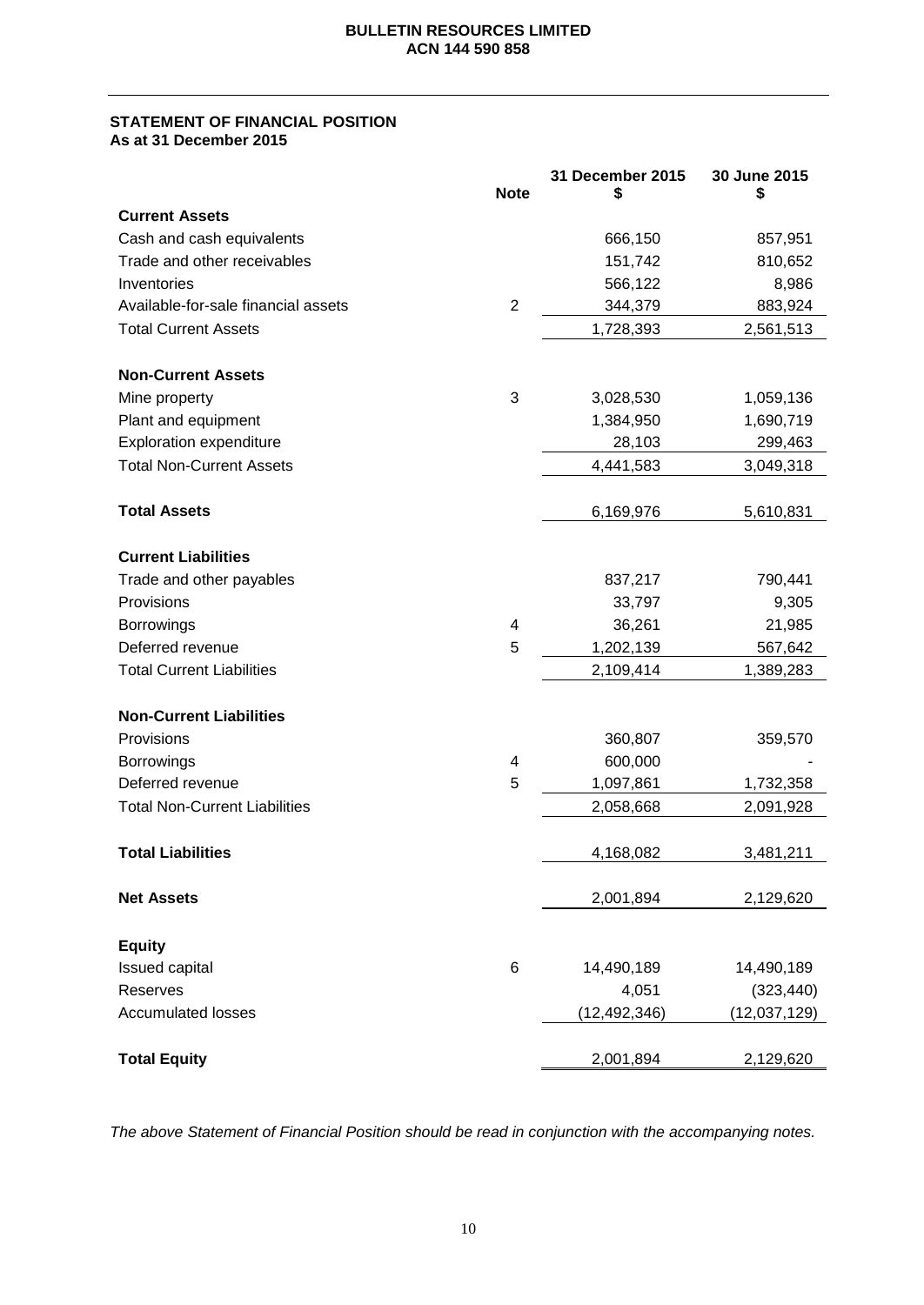#### **STATEMENT OF CHANGES IN EQUITY For the Half-Year ended 31 December 2015**

|                                                        | <b>Issued</b><br><b>Capital</b> | <b>Other</b><br><b>Reserves</b> | <b>Equity</b><br><b>Settled</b><br><b>Benefits</b><br><b>Reserve</b> | <b>Accumulated</b><br><b>Losses</b> | <b>Total</b> |
|--------------------------------------------------------|---------------------------------|---------------------------------|----------------------------------------------------------------------|-------------------------------------|--------------|
|                                                        | \$                              | \$                              | \$                                                                   | \$                                  | \$           |
| Balance at 1 July 2014<br>Comprehensive<br>loss<br>for | 13,849,255                      |                                 | 2,450                                                                | (11,400,922)                        | 2,450,783    |
| attributable<br>period<br>to<br>members                |                                 | (371, 248)                      |                                                                      | (260, 834)                          | (632,082)    |
| Total comprehensive loss for<br>the period             |                                 | (371, 248)                      |                                                                      | (260, 834)                          | (632, 082)   |
| Issue of shares                                        |                                 |                                 |                                                                      |                                     |              |
| Share issue cost<br>Share based payment                |                                 |                                 | 45,358                                                               |                                     | 45,358       |
| Balance at 31 December<br>2014                         | 13,849,255                      | (371, 248)                      | 47,808                                                               | (11,661,756)                        | 1,864,059    |
|                                                        |                                 |                                 |                                                                      |                                     |              |
| Balance at 1 July 2015<br>Comprehensive<br>loss<br>for | 14,490,189                      | (371, 248)                      | 47,808                                                               | (12,037,129)                        | 2,129,620    |
| attributable<br>period<br>to<br>members                |                                 | 327,491                         |                                                                      | (455, 217)                          | (127, 726)   |
| Total comprehensive loss for<br>the period             |                                 | 327,491                         |                                                                      | (455, 217)                          | (127, 726)   |
| <b>Issue of shares</b>                                 |                                 |                                 |                                                                      |                                     |              |
| Share issue cost<br>Share based payment                |                                 |                                 |                                                                      |                                     |              |
| Balance at 31<br><b>December</b><br>2015               | 14,490,189                      | (43, 757)                       | 47,808                                                               | (12, 492, 346)                      | 2,001,894    |

*The above Statement of Changes in Equity should be read in conjunction with the accompanying notes.*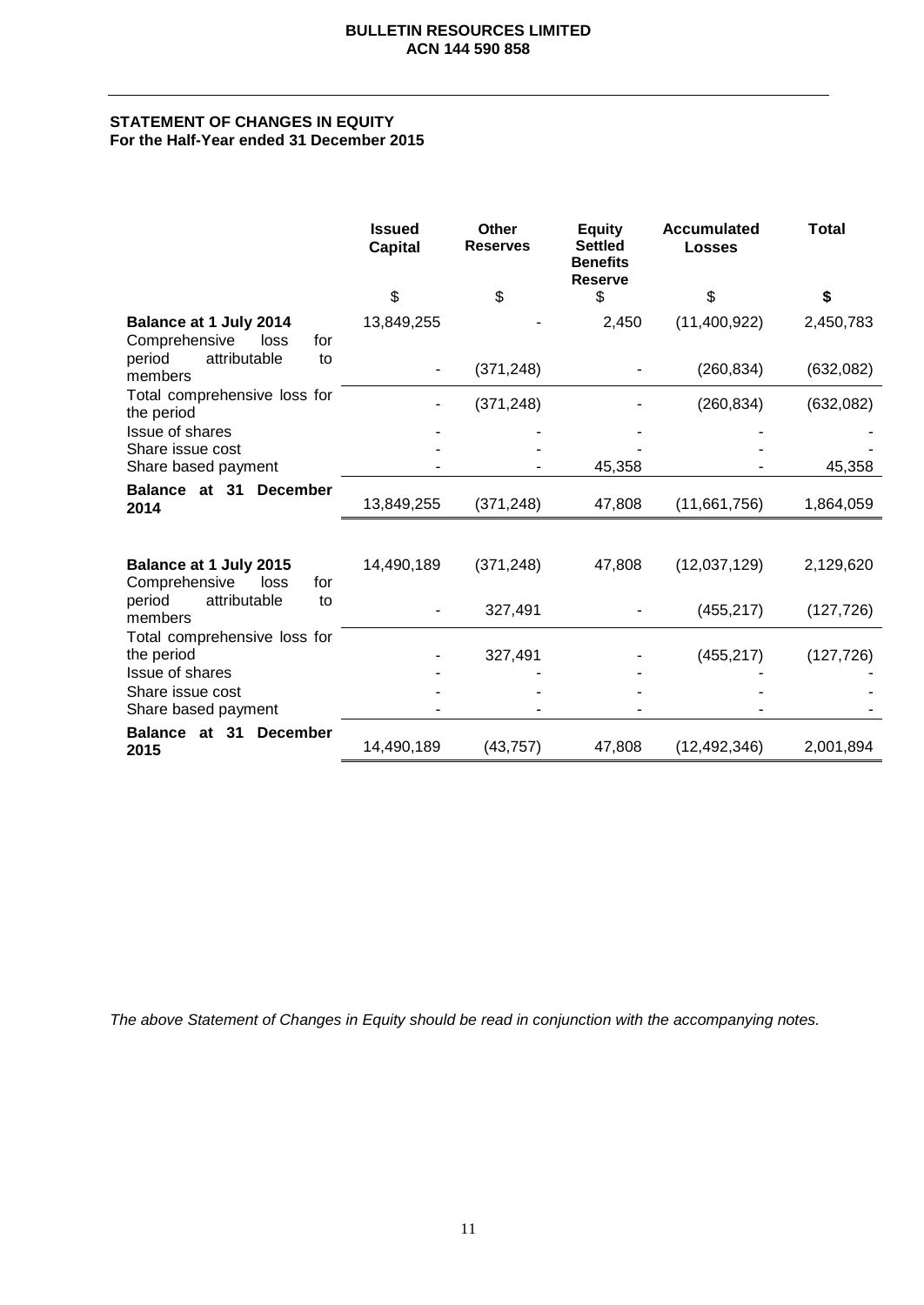#### **STATEMENT OF CASH FLOWS For the Half Year Ended 31 December 2015**

|                                                          | 31 December<br>2015<br>\$ | 31 December<br>2014<br>\$ |
|----------------------------------------------------------|---------------------------|---------------------------|
| Cash flows from operating activities                     |                           |                           |
| Receipts from customers                                  | 912,725                   |                           |
| Payments to suppliers and employees                      | (850, 722)                | (196, 397)                |
| Interest received                                        | 7,197                     | 11,378                    |
| Net cash used in operating activities                    | 69,200                    | (185, 019)                |
| Cash flows from investing activities                     |                           |                           |
| Payments for exploration expenditure                     | (35,069)                  | (1,665)                   |
| Payments for other joint venture activities              | 82,685                    |                           |
| Payments to joint venture for plant and equipment        | (1,308,726)               |                           |
| Payments to joint venture for mine properties            | (347, 975)                |                           |
| Proceeds on sale of plant and equipment                  | 20,000                    |                           |
| Proceeds from sale of available-for-sale-investments     | 728,084                   |                           |
| Net cash used in investing activities                    | (861,001)                 | (1,665)                   |
| <b>Cash flows from financing activities</b>              |                           |                           |
| Proceeds from loan monies                                | 600,000                   |                           |
| Net cash from financing activities                       | 600,000                   |                           |
| Net decrease in cash and cash equivalents held           | (191, 801)                | (186, 684)                |
| Cash and cash equivalents at the beginning of the period | 857,951                   | 847,070                   |
| Cash and cash equivalents at the end of the period       | 666,150                   | 660,386                   |

*The above Statement of Cash Flows should be read in conjunction with the accompanying notes.*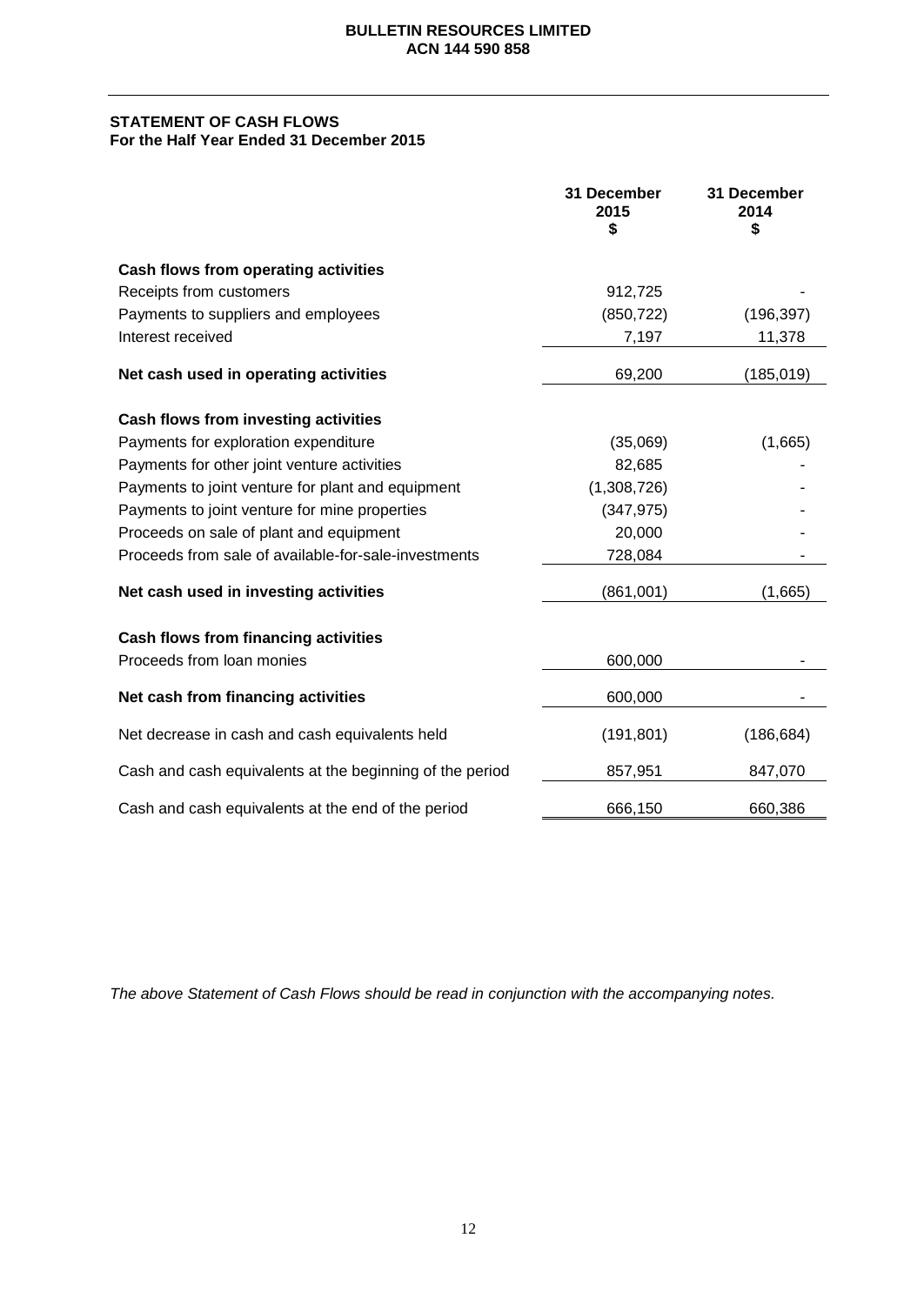#### **1. BASIS OF PREPARATION**

(a) The half year financial report is a general purpose financial report prepared in accordance with the requirements of the Corporations Act 2001, Accounting Standard AASB 134 Interim Financial Reporting, applicable accounting standards and other mandatory professional reporting requirements.

It is recommended that this financial report be read in conjunction with the annual financial report for the year ended 30 June 2015 and any public announcements made by Bulletin Resources Limited during the half-year in accordance with the continuous disclosure requirements arising under the Corporations Act 2001.

The half year report does not include full disclosures of the type normally included in an annual financial report. Therefore, it cannot be expected to provide as full an understanding of the financial performance, financial position and cash flows of the entity as in the full financial report.

The accounting policies and methods of computation adopted in the preparation of the half year financial report are consistent with those adopted and disclosed in the company's annual financial report for the financial year ended 30 June 2015 except as follows:

(i) Revenue:

*Gold sales* 

Revenue from gold production is recognised when the significant risks and rewards of ownership have passed to the buyer.

(ii) Inventories

Raw materials and stores are valued at the lower of cost and net realisable value. Regular reviews are undertaken to establish whether any items are obsolete or damaged, and if so their carrying value is written down to net realisable value.

Inventories of ore and gold in circuit are valued at the lower of cost and net realisable value. Costs comprise direct material, labour and an appropriate proportion of variable and fixed overhead on the basis of normal operating capacity, and are included as part of mine operating costs in the statement of profit or loss and comprehensive income. Net realisable value is the estimated selling price in the ordinary course of business less cost of completion and the estimated cost necessary to perform the sale.

Inventories require certain estimates and assumptions most notably in regards grades, volumes and densities. Such estimates and assumptions may change as new information becomes available and could impact on the carrying value of inventories.

In the half year ended 31 December 2015, the Company has reviewed all of the new and revised Standards and Interpretations issued by the AASB that are relevant to its operations and effective for annual reporting periods beginning on or after 1 January 2016.

It has been determined by the Company that there is no impact, material or otherwise, of the new and revised Standards and Interpretations on its business and, therefore, no change is necessary to the Company's accounting policies.

#### (b) **Going Concern**

At 31 December 2015, Bulletin Resources Limited has cash and cash equivalent assets and available-for-sale financial assets of \$1,010,529 (30 June 2015: \$1,741,875). It incurred an operating loss of \$455,217 for the 6 months to 31 December 2015 (period ended 31 December 2014: \$260,384) and has net current liabilities of \$381,021 (30 June 2015: current assets of \$1,172,140). Included within current liabilities is a gold loan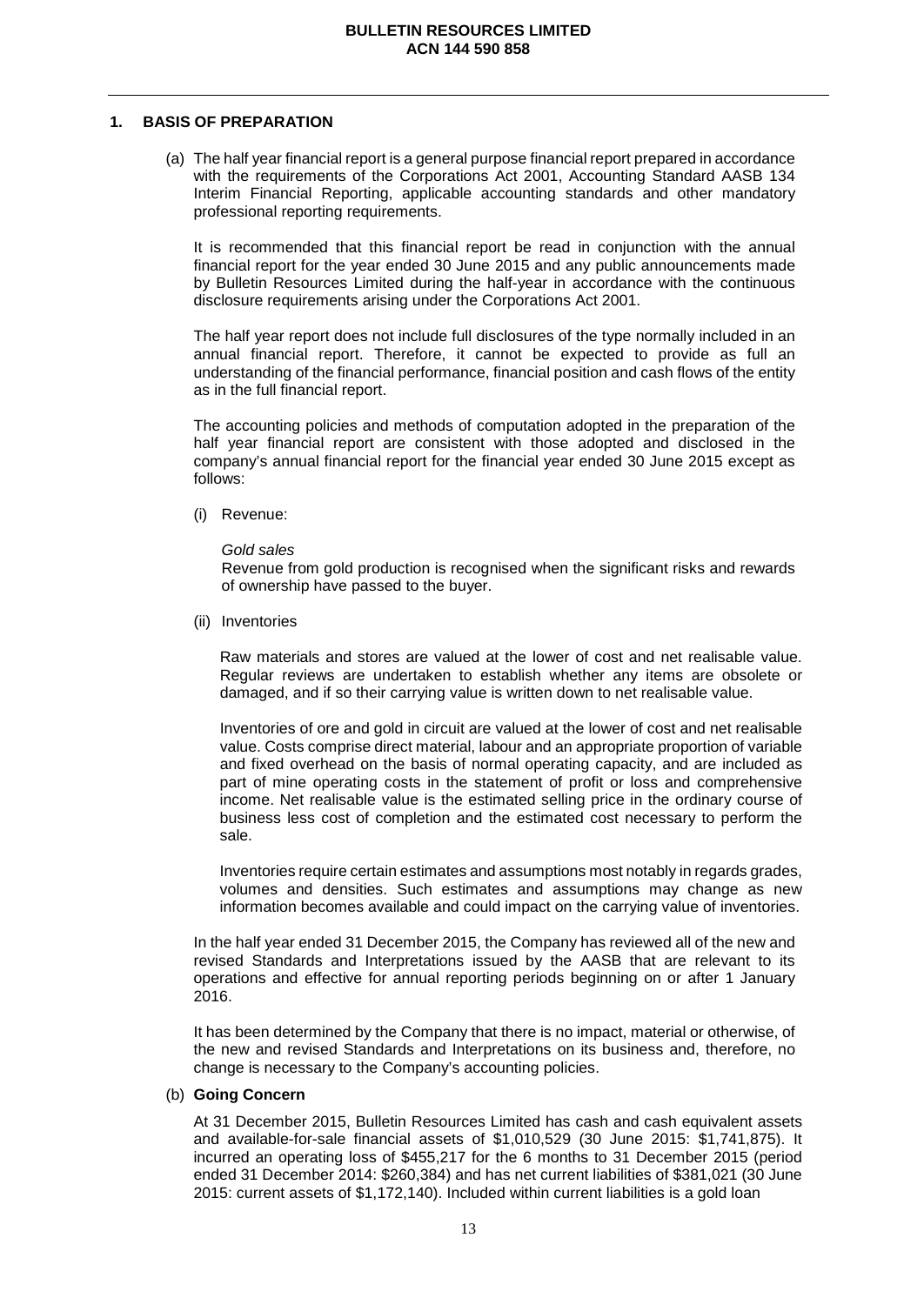#### **1. BASIS OF PREPARATION (cont.)**

#### **(b) Going Concern (cont.)**

repayment of \$1,202,139 which the company believes will be able to settle through future gold production.

As at 31 December 2015, the Company had a 20% interest in the Nicolsons Gold Project in which it is a participating party which is now in production and is expected to reach full production in the second half of the financial year.

Based on the above the preparation of these financial statements on a going concern basis is appropriate.

Should the cost of meeting its joint venture requirements be greater than the production and sale of product from the Nicolsons Gold Project the Company will be required to raise additional finance through debt or equity in order to meet its working capital requirements for the next 12 months. If the Company is unable to do so there is a material uncertainty that may cast significant doubton the Company's ability to continue as a going concern and therefore whether it will realise its assets and extinguish its liabilities in the normal course of business and at the amounts stated in these half-year financial statements.

#### **2. AVAILABLE-FOR-SALE FINANCIAL ASSETS**

(a) The Company has a 1.05% (2014: 4.5%) interest Pantoro Limited (PNR), which is involved in exploration of gold and base metals in Australia and Papua New Guinea and is the Company's joint venture partner in the Nicolsons Gold Project. PNR is listed on the Australian Securities Exchange.

At the end of the period the Company's investment was \$344,379 (30 June 2015: 883,924) which is based on Pantoro's quoted share price. In the previous period the market value of the investment was lower than the carrying value, and the Company recognised a revaluation through other comprehensive income of \$371,248.

The market value of all fair value investments represents the fair value based on quoted prices on active markets (ASX) as at the reporting date without any deduction for transaction costs. These investments are classified as Level 1 financial instruments. There have been no transfers between levels of the fair value hierarchy used in measuring the fair value of these financial instruments, or changes in its classification as a result of a change of the purpose or use of these assets.

#### **3. MINE PROPERTY**

|                           | 31 Dec 15<br>\$ | 30 Jun 15<br>\$ |
|---------------------------|-----------------|-----------------|
| Development areas at cost |                 |                 |
| Mine site establishment   | 1,433,764       | 465,162         |
| Accumulated amortisation  | (70,183)        |                 |
| Net carrying amount       | 1,363,581       | 465,162         |
|                           |                 |                 |
| Mine capital development  | 1,805,842       | 593,974         |
| Accumulated amortisation  | (140, 893)      |                 |
| Net carrying amount       | 1,664,949       | 593,974         |
|                           |                 |                 |
| Total mine properties     | 3,028,530       | 1,059,136       |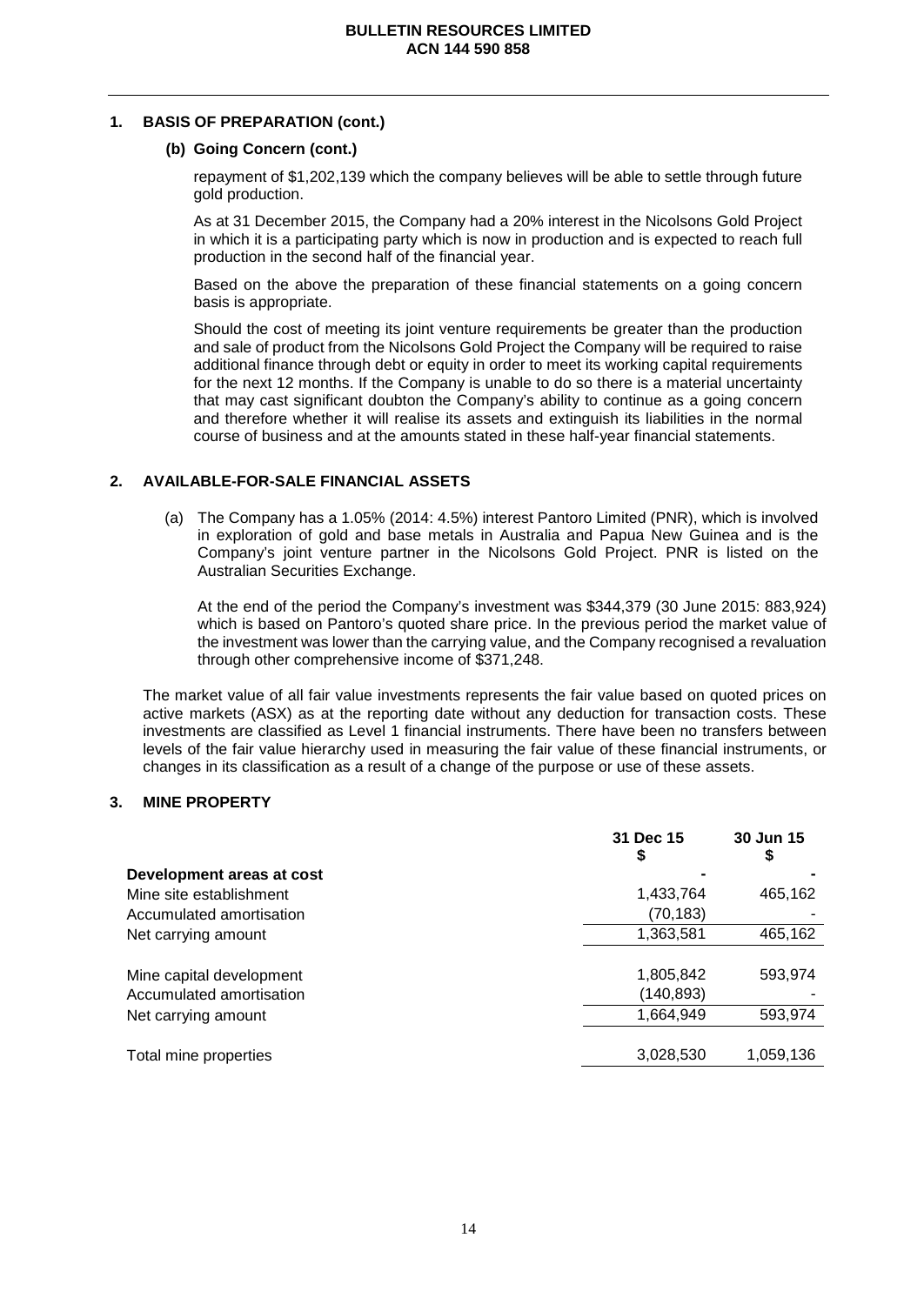#### **4. INTEREST BEARING LOANS**

|                             | 31 Dec 15<br>\$ | 30 Jun 15<br>\$ |
|-----------------------------|-----------------|-----------------|
| <b>Current</b>              |                 |                 |
| Finance lease liability (i) | 7,343           | 21,895          |
| Unsecured loan (ii)         | 28,918          |                 |
|                             | 36,261          | 21,895          |
| <b>Non-Current</b>          |                 |                 |
| Unsecured loan (ii)         | 600,000         |                 |
|                             | 600,000         | -               |

(i) Represents the Company's share of the finance leases which have repayment terms of less than 12 months over motor vehicles at the Nicolsons Gold Project.

(ii) Represents the unsecured loan owing to Auro Pty Ltd including for both interest and the principal. The loan accrues interest at 12% per annum and is payable every 6 months. The loan is to be repaid by 31 December 2017.

#### **5. DEFERRED REVENUE**

|                      | 31 Dec 15 | 30 Jun 15 |
|----------------------|-----------|-----------|
| Current              |           |           |
| Deferred revenue (i) | 1,202,139 | 567,642   |
|                      | 1,202,139 | 567,642   |
| <b>Non-Current</b>   |           |           |
| Deferred revenue (i) | 1,097,861 | 1,732,358 |
|                      | 1,097,861 | 1,732,358 |

(i) The Company has a secured loan facility with the Commonwealth Bank of Australia (CBA) which was provided to Bulletin to meet its share of the redevelopment of the Nicolsons mine.

The loan finance has been structured as a gold prepayment facility as follows:

- A gold prepay facility of \$2.3 million repayable by the delivery of 1,641 ounces of gold.
- A hedge facility with the CBA for 3,695 ounces at a fixed price of \$1,568 per ounce.
- The prepayment facility and the hedge facility are for a period of 22 months commencing in January 2016 and will be satisfied by the delivery of physical gold.
- The loan is secured by a fixed and floating charge over the Company' share of the Nicolsons Gold Project.

| 6. ISSUED CAPITAL                                      | 31 Dec 15  | 30 Jun 15  |
|--------------------------------------------------------|------------|------------|
| 174,043,074 (30 June 2015:174,043,074) ordinary shares | 14,490,189 | 14,490,189 |
|                                                        |            |            |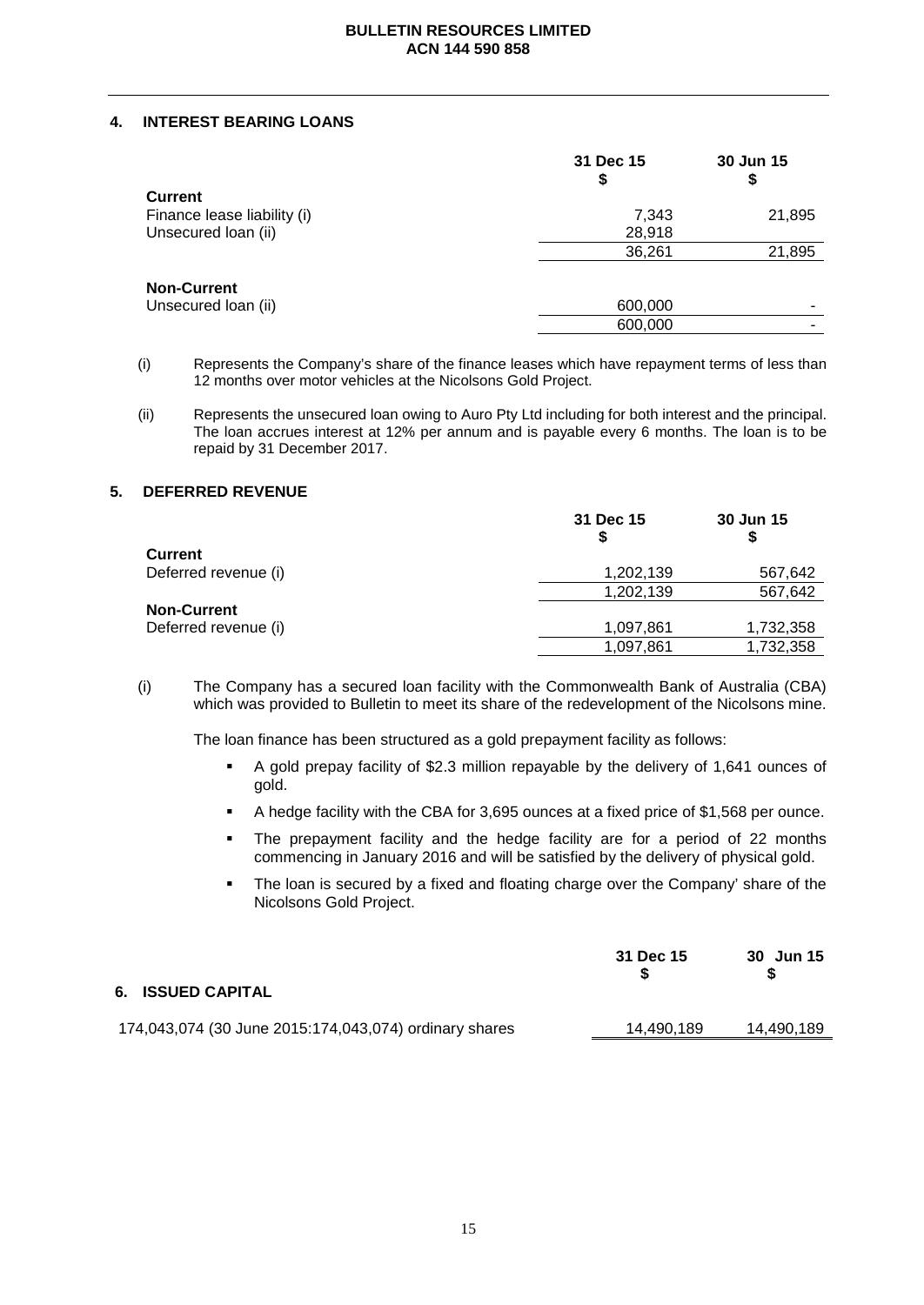#### **6. ISSUED CAPITAL (cont.)**

| Issue of options during the period                                                                            | Number of<br>options |                          |
|---------------------------------------------------------------------------------------------------------------|----------------------|--------------------------|
| Opening balance at 1 July 2015                                                                                | 5,250,000            |                          |
| Unlisted options issued to directors during the period<br>Unlisted options issued to others during the period |                      | $\overline{\phantom{a}}$ |
|                                                                                                               | 5,250,000            |                          |

No dividends have been paid or declared since the start of the financial period, and none are recommended.

#### **7. SEGMENT REPORTING**

The Company operates as a joint venture gold producer in Australia. For management purposes, the Company is organised into one main operating segment which involves a 20% interest in the operating Nicolsons Gold Project in Australia. All of the Company's activities are interrelated and discrete financial information is reported to the Board (Chief Operating Decision Maker) as a single segment. Accordingly, all significant operating decisions are based upon analysis of the Company as one segment. The financial results from this segment are equivalent to the financial statements of the Company as a whole.

#### **8. CONTINGENT ASSETS AND LIABILITIES**

In the opinion of the directors, there are no further contingent assets or liabilities as at 31 December 2015 and no changes in the interval between 31 December 2015 and the date of this report.

#### **9. COMMITMENTS**

In order to maintain its interest in the joint venture projects in which the Company is involved, the Company must meet its share of costs to maintain its interest in those joint venture projects. The Operator (Halls Creek Mining Pty Ltd) of the joint venture determines the level of funding required to maintain the project based on a formal approved budget in order for the Company to determine its commitment.

As part of the secured loan facility with the CBA (refer Note 5 above) Bulletin has entered into a hedge facility with the CBA for 3,695 ounces of gold at a fixed price of \$1,568 per ounce commencing 31 March 2016 with the final delivery being on 31 October 2017.

#### **10. RELATED PARTIES**

Arrangements with related parties continue to be in place. For details on these arrangements refer to the 30 June 2015 consolidated annual financial report.

#### **11. EVENTS SUBSEQUENT TO REPORTING DATE**

On 29 January 2016 Bulletin commenced repayment of its secured loan to the Commonwealth Bank of Australia (CBA) via gold delivery. Bulletin has executed a Senior Secured Gold Prepaid Forward and Mandatory Hedge Facility to the value of \$2.3 million.

Since the end of the period Bulletin has disposed of a further 3.65M shares in PNR on market.

Other than the above, no matter or circumstance has arisen subsequent to the balance date, which has significantly affected, or may significantly affect the operations of the Company, the result of those operations, or the state of affairs of the Company in subsequent financial years.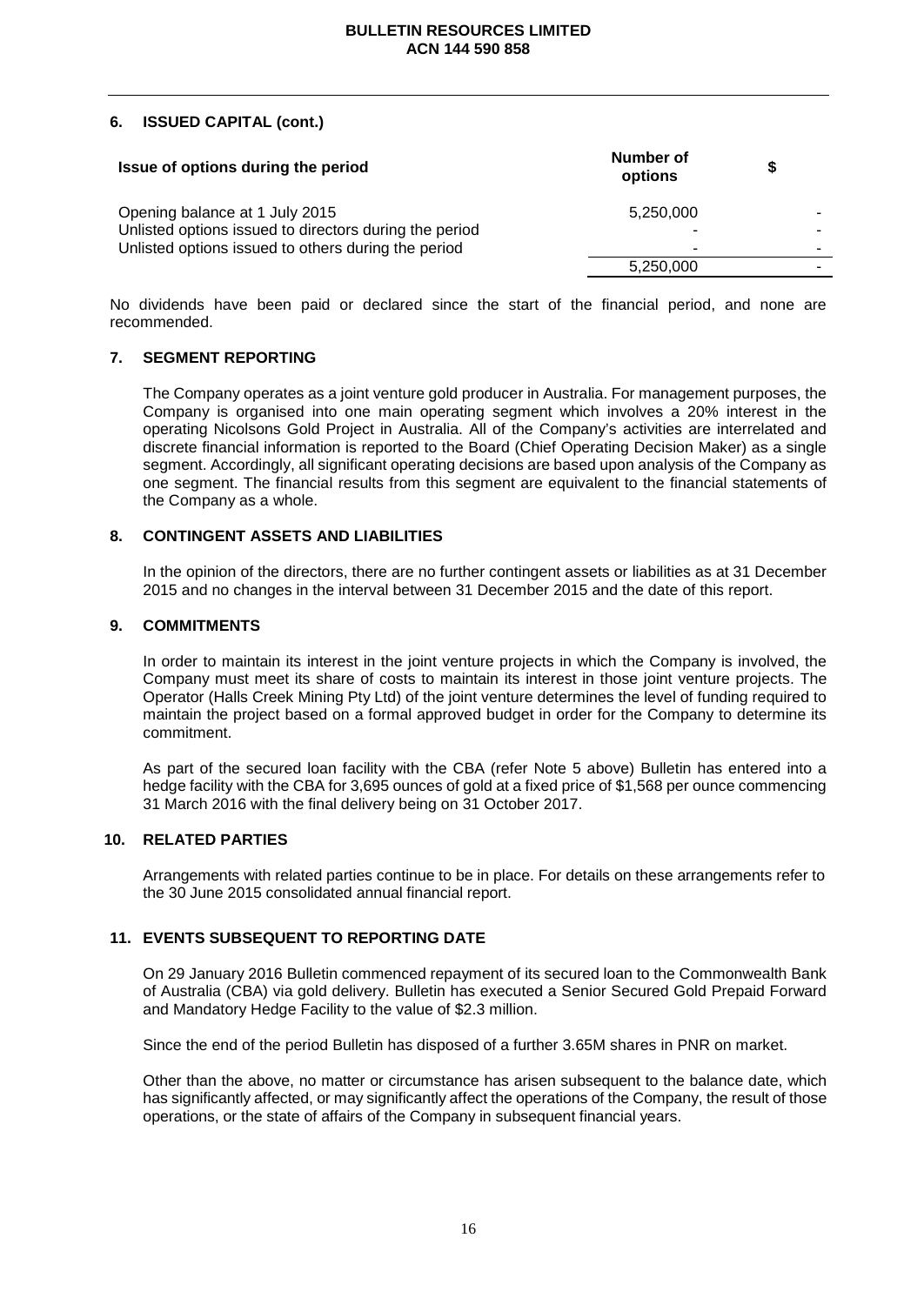#### **DIRECTORS' DECLARATION**

The directors of the Company declare that:

- 1. The financial statements and notes, as set out on pages 9 to 16, are in accordance with the Corporations Act 2001, including:
	- (a) complying with Accounting Standards AASB134 Interim Financial Reporting, the Corporations Regulations 2001; and other mandatory professional reporting requirements
	- (b) giving a true and fair view of the Company's financial position as at 31 December 2015 and of its performance for the half-year ended on that date
- 2. In the directors' opinion there are reasonable grounds to believe that Bulletin Resources Limited will be able to pay its debts as and when they become due and payable.

This declaration is made in accordance with a resolution of the directors.

Dated at Perth this 15<sup>th</sup> day of March 2016

 $7/1$ 

**Paul Poli Chairman**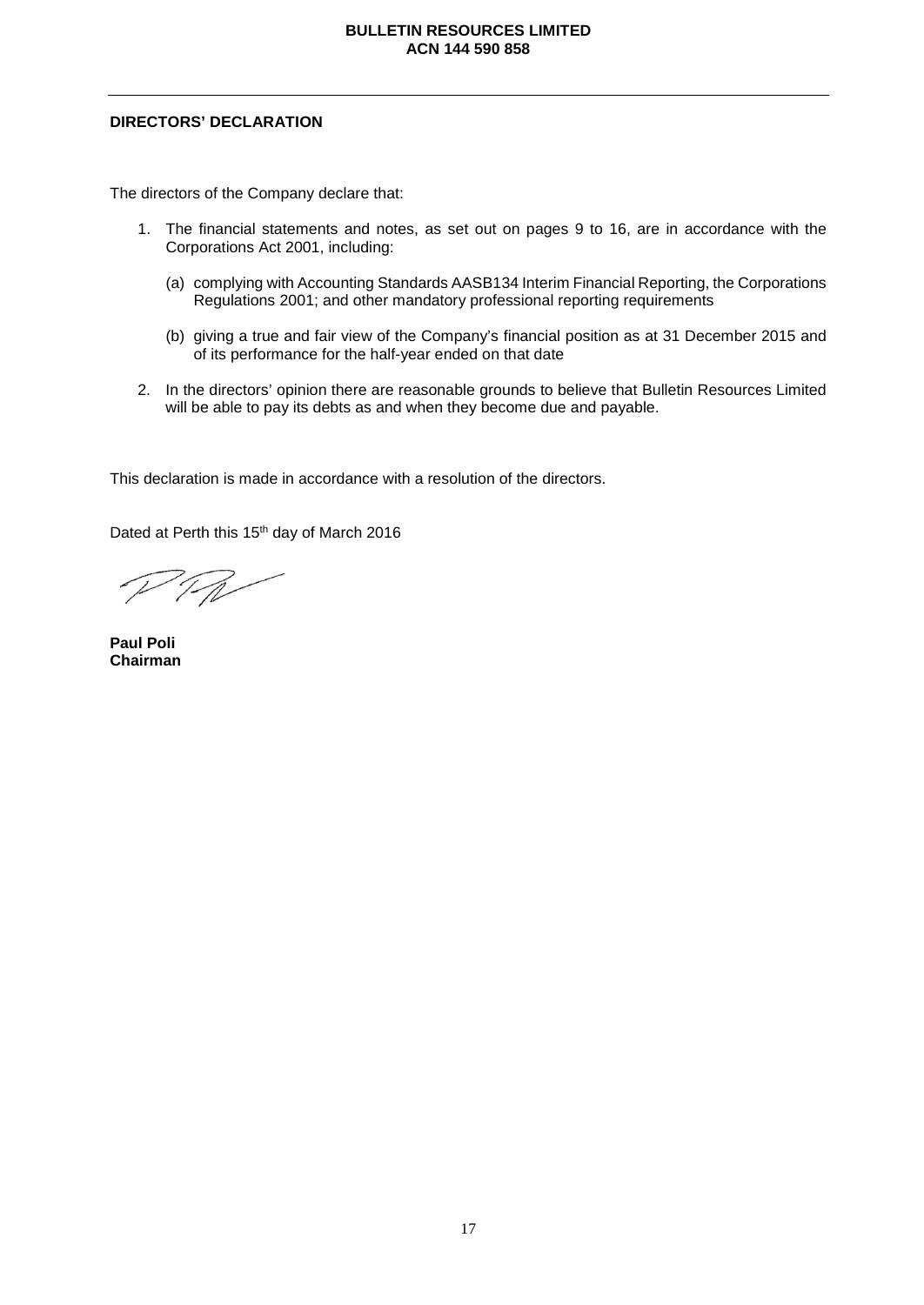

38 Station Street Subiaco, WA 6008 PO Box 700 West Perth WA 6872 Australia

### **INDEPENDENT AUDITOR'S REVIEW REPORT**

To the members of Bulletin Resources Limited

### **Report on the Half-Year Financial Report**

We have reviewed the accompanying half-year financial report of Bulletin Resources Limited, which comprises the statement of financial position as at 31 December 2015, the statement of profit or loss and other comprehensive income, the statement of changes in equity and the statement of cash flows for the half-year ended on that date, notes comprising a statement of accounting policies and other explanatory information, and the directors' declaration.

#### **Directors' Responsibility for the Half-Year Financial Report**

The directors of the company are responsible for the preparation of the half-year financial report that gives a true and fair view in accordance with Australian Accounting Standards and the *Corporations Act 2001* and for such internal control as the directors determine is necessary to enable the preparation of the half-year financial report that is free from material misstatement, whether due to fraud or error.

#### **Auditor's Responsibility**

Our responsibility is to express a conclusion on the half-year financial report based on our review. We conducted our review in accordance with Auditing Standard on Review Engagements ASRE 2410 *Review of a Financial Report Performed by the Independent Auditor of the Entity*, in order to state whether, on the basis of the procedures described, we have become aware of any matter that makes us believe that the half-year financial report is not in accordance with the *Corporations Act 2001* including: giving a true and fair view of the entity's financial position as at 31 December 2015 and its performance for the half-year ended on that date; and complying with Accounting Standard AASB 134 *Interim Financial Reporting* and the *Corporations Regulations 2001*. As the auditor of Bulletin Resources Limited, ASRE 2410 requires that we comply with the ethical requirements relevant to the audit of the annual financial report.

A review of a half-year financial report consists of making enquiries, primarily of persons responsible for financial and accounting matters, and applying analytical and other review procedures. A review is substantially less in scope than an audit conducted in accordance with Australian Auditing Standards and consequently does not enable us to obtain assurance that we would become aware of all significant matters that might be identified in an audit. Accordingly, we do not express an audit opinion.

#### **Independence**

In conducting our review, we have complied with the independence requirements of the *Corporations Act 2001*. We confirm that the independence declaration required by the *Corporations Act 2001,* which has been given to the directors of Bulletin Resources Limited, would be in the same terms if given to the directors as at the time of this auditor's review report.